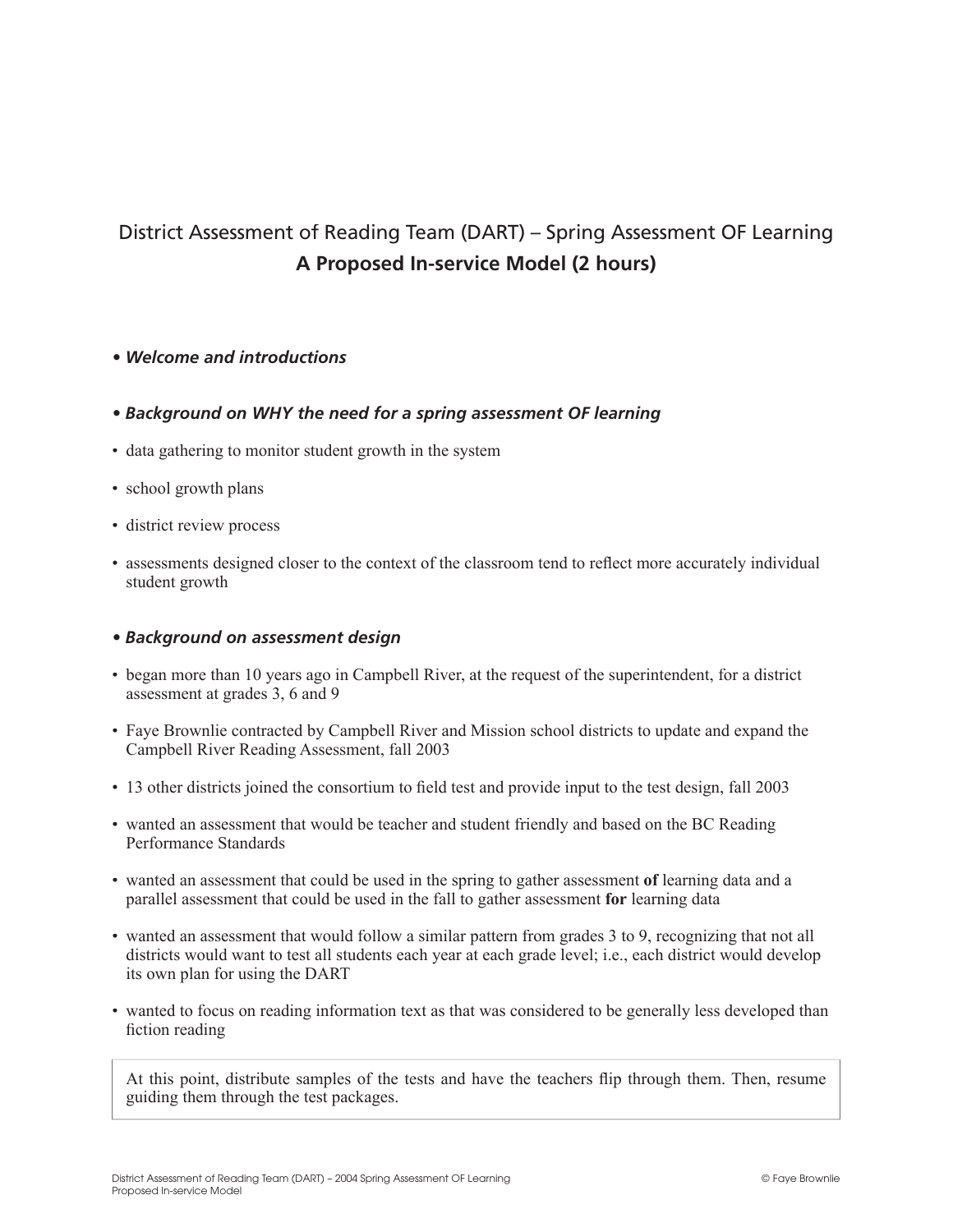#### *• Reading passages*

- The grades 3 and 9 passages are from the existing Campbell River assessment.
- The passage for each grade from 4-8 is from the Canadian DRA (Developmental Reading Assessment). Many districts had Pearson's Developmental Reading Assessment (DRA) kits. These were often sitting on shelves as teachers found them to be effective, but very time consuming, in gathering data about student learning. In the Canadian Edition of the DRA, there are 2 passages at each grade level, one of which is non-fiction or informational text. Pearson agreed to re-package these information booklets, in sets of 30, for sale to districts that were participating in the consortium and had a DRA kit in each school to be used as a follow-up with those students considered at-risk on the district screen (DARTnew passages have been created for the fall assessment **for** learning, grades 3 and 4).
- For the fall assessment, at each of the grades 5-9, the students will read the entire previous grade booklet, but the response questions will be based on the latter part of the text. For example, grade 4 students in the spring will read the grade 4 text, *A Pack of Wolves*. These grade 4s, upon entering grade 5, will read in the fall the entire text of *A Pack of Wolves*. This may encourage conversations among teachers and will not be grade-appropriate as only 3-4 months will have passed, 2 of these with students on vacation.

#### *• Assessment Form*

- Each grade has a passage to read with accompanying response questions.
- Each grade has an optional oral reading component and optional mini-conference component.
- A 5-minute, whole-class pre-reading discussion establishes the topic to be read.
- Students read the questions **with** the teacher, prior to reading the text independently.
- Students are encouraged to refer back to the text while answering the response questions.
- Students are encouraged to make note of unknown words, since good readers notice when they don't know.
- The assessment should take about 30-40 minutes if the conference and oral reading sections are **not** included; 60 minutes if they are.

## *• Questions*

- There are 5 questions for each of the selections in grades 4-8.
- The first question focuses on note taking and details in the text.
- The second question focuses on reading graphs, pictures, maps, ...
- The third question focuses on presenting information in a different way, and elaborating, extending, connecting, comparing, or showing relationships among ideas.
- The fourth question focuses on personal connections, reasoning, reading beyond the lines.
- The fifth question asks students to consider the difficulty of the text and how they managed to read it.